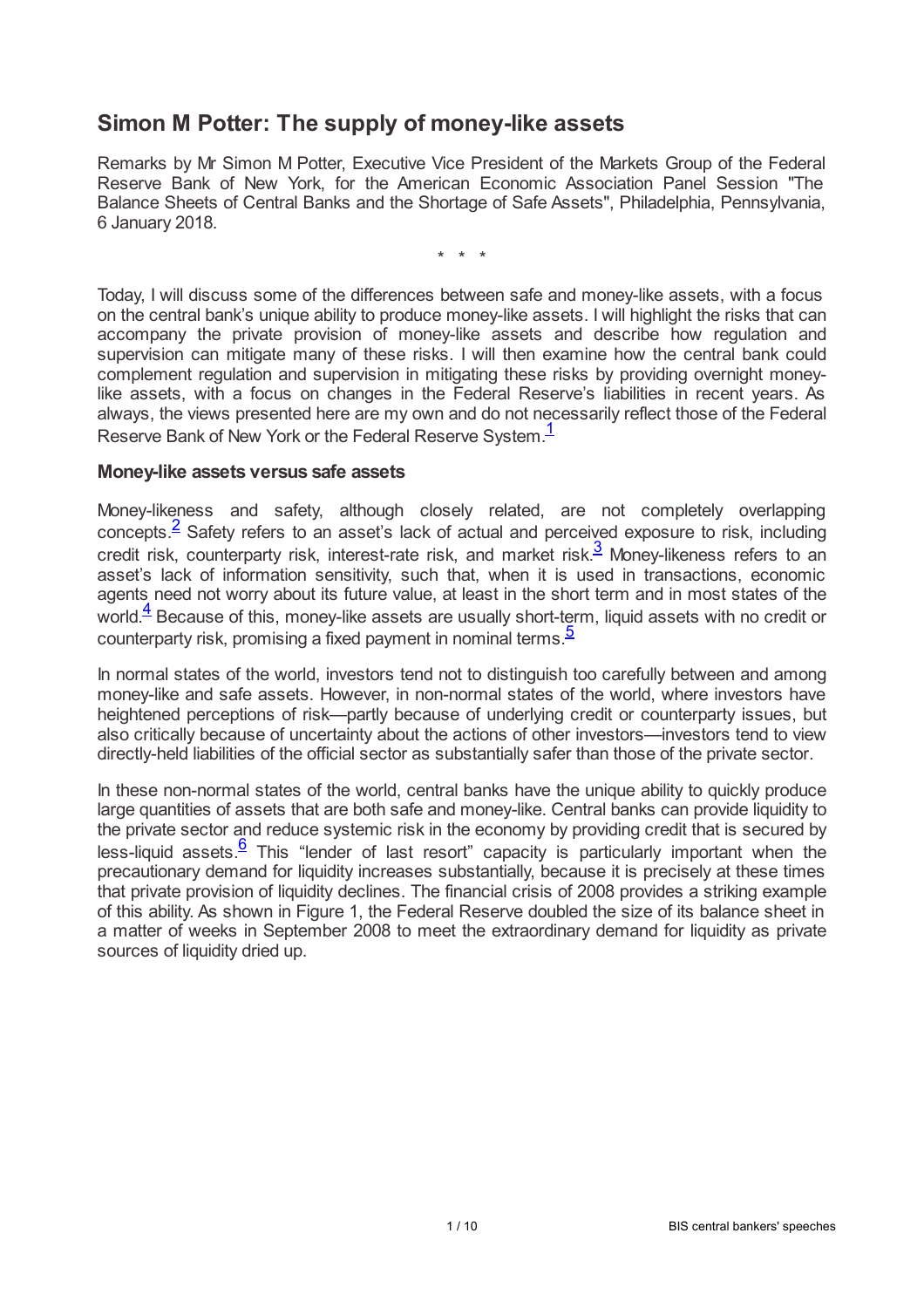

# **Figure 1: Federal Reserve Assets**

<span id="page-1-0"></span>On the liability side of the Federal Reserve's balance sheet, the increase in liquidity was matched by increases in bank reserves and Treasury deposits through this extraordinary period.<sup> $7$ </sup> The Treasury deposits were funded by an increase in bill issuance, hence the amount of officiallyproduced, safe and money-like assets in the financial system increased by around \$1 trillion in a few weeks.<sup>[8](#page-7-7)</sup>

<span id="page-1-1"></span>Of course, since investors are aware of the central bank's unique ability to quickly supply safe and money-like assets in non-normal times, their incentives to monitor risks in normal times may be reduced. The moral hazard raised by this awareness may be addressed through regulation and supervision. Further, the central bank needs to take care that its provision of money-like assets in normal times does not crowd out the private financial system or exacerbate run behavior in stressful times.<sup>[9](#page-7-8)</sup>

### <span id="page-1-2"></span>**Private provision of money-like assets**

The private sector plays an important role in the provision of money-like assets. For instance, banks create money-like assets in the form of bank deposits.Similarly, nonbank institutions, such as money market funds (MMFs), can also provide money-like assets.

<span id="page-1-3"></span>However, private provision of money-like assets can increase the risk of financial instability. In order to provide money-like assets, financial institutions generally engage in maturity and liquidity transformation, transforming longer term assets into callable liabilities that are runnable.<sup>[10](#page-7-9)</sup> Thus, although in normal times investors may perceive these privately produced assets as safe and liquid, a sudden shift in investor perceptions can amplify instability in periods of market stress. To the extent that the private sector does not incorporate the social cost of runs on private callable liabilities, too much private money can be created in normal times, generating a role for public sector intervention.

The main way the public sector can mitigate the risks associated with the excessive private supply of money-like assets is through regulation and supervision. By reducing the fragility of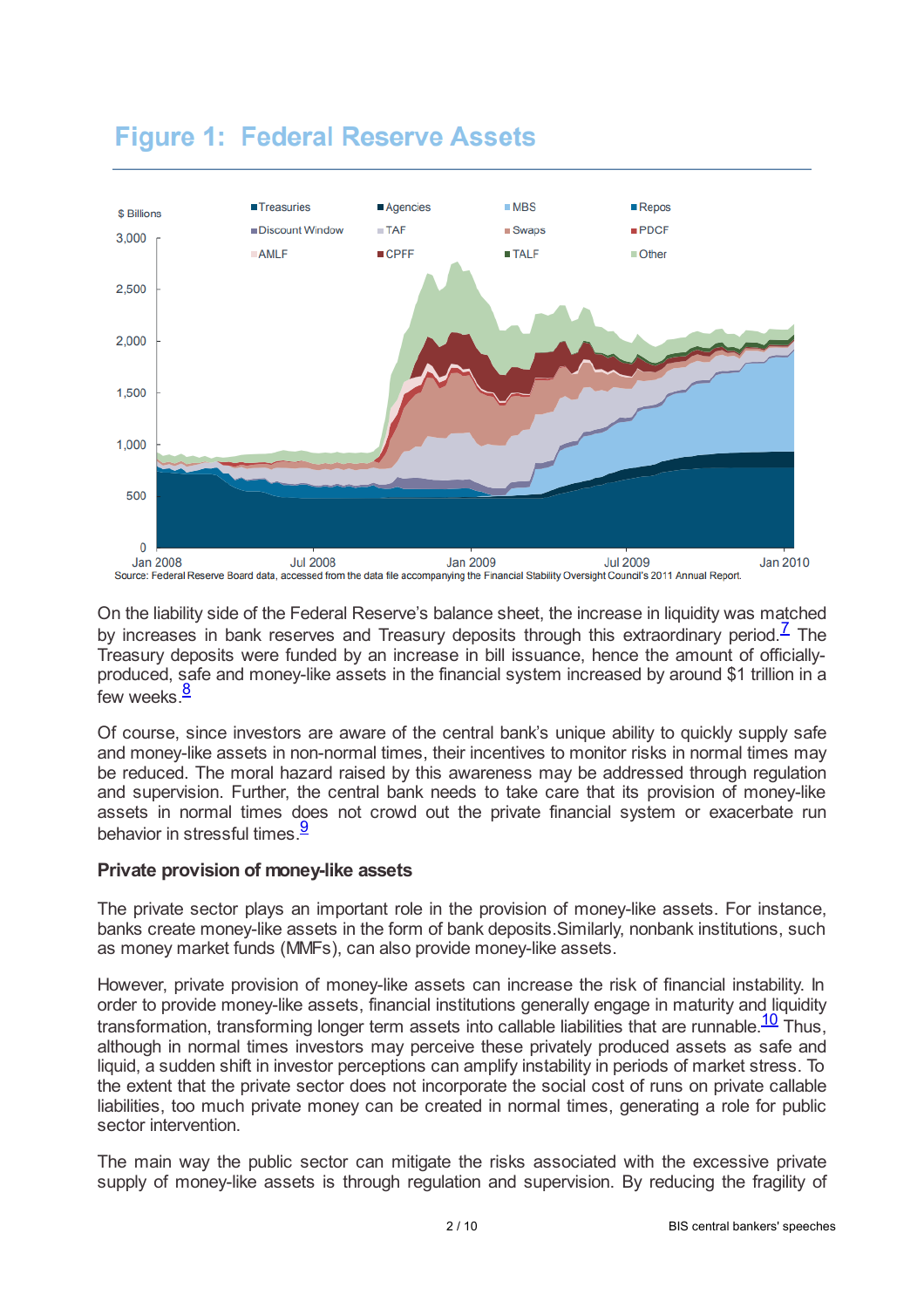financial institutions, regulation reduces the run externalities associated with private money creation. Effective capital regulation and supervision are the main tools for reducing investor concerns about the banking system's solvency in stressful times. In addition, FDIC deposit insurance complements strong capital by reducing depositors' incentives to run on banks.

Following the financial crisis, the regulatory and supervisory framework has been extended to more directly reduce risks from swings in the supply of liquidity within the financial system. In particular, the Liquidity Coverage Ratio (LCR) reduces the likelihood of runs by forcing banks to hold highly liquid assets against expected future cash outflows.<sup>[11](#page-7-10)[,12](#page-7-11)</sup>

#### <span id="page-2-1"></span><span id="page-2-0"></span>*Example of money fund reform*

Runs can also occur on nonbanks. One particularly spectacular run during the financial crisis followed Lehman's bankruptcy and the Reserve Fund's "breaking the buck" as investors fled prime money market funds. This run was stopped dramatically by a government guarantee. Recent work by some New York Fed colleagues provides a real-world example of how, in normal times, new regulation can induce investors to distinguish between safe and money-like assets.<sup>[13](#page-7-12)</sup> They used the Securities and Exchange Commission's (SEC) recent implementation of measures to reform the MMF industry as a quasi-natural experiment to characterize investors' preferences for money-like assets.<sup>[14](#page-7-13)</sup>

<span id="page-2-4"></span><span id="page-2-3"></span><span id="page-2-2"></span>In 2014, the SEC approved a new set of rules aimed at mitigating the fragility of prime MMFs. As of October 2016, prime funds have been required under certain conditions to impose liquidity fees on redemptions or gates halting the redemption of shares. $\frac{15}{15}$  $\frac{15}{15}$  $\frac{15}{15}$  Additionally, prime funds offering shares to institutional investors may no longer price such shares with fixed NAVs; instead, they must price their shares at the market value of the underlying securities, much like standard mutual funds. By requiring prime MMFs to adopt a system of gates and fees, the reform made them less money-like; floating NAVs reduced the money-likeness of the institutional sub-segment even further.<sup>[16](#page-8-1)[,17](#page-8-2)</sup>

<span id="page-2-7"></span><span id="page-2-6"></span><span id="page-2-5"></span>The differential impact of the SEC's MMF reforms—which made prime MMFs less money-like yet not riskier—can be used to distinguish between investors' preferences for money-likeness and safety in normal states of the world. Figure 2 shows the industry's aggregate assets around the implementation of the new rules. In anticipation of implementation, more than \$1 trillion flowed from the prime MMF sector into the government MMF sector  $\frac{18}{18}$  $\frac{18}{18}$  $\frac{18}{18}$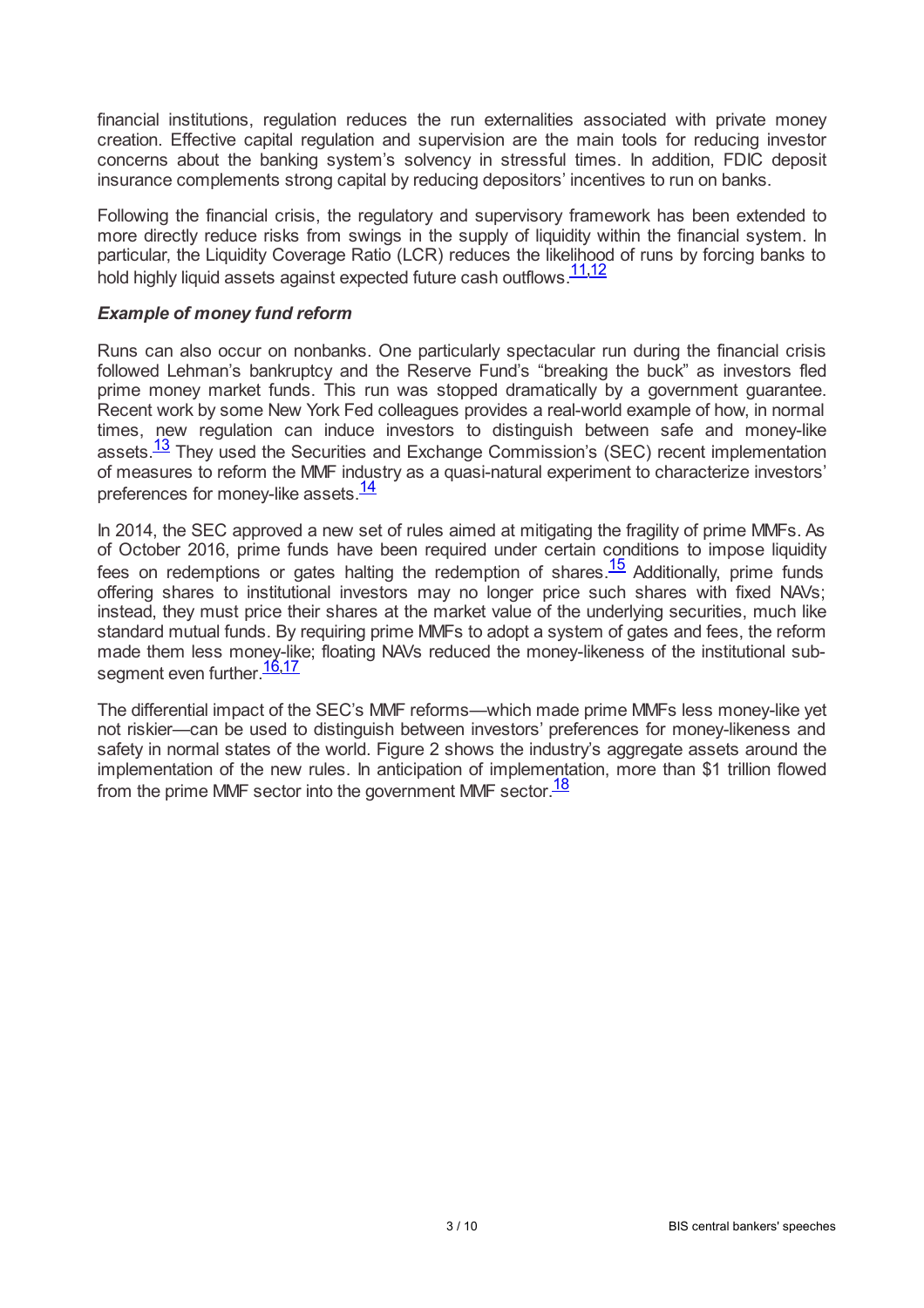## **Figure 2: Money Market Fund Assets by Fund Type**



Moreover, the absence of other changes in investors' behavior suggests that MMF investors were driven by a narrow desire to preserve the money-likeness of their investments. When moving from prime to government MMFs, investors largely remained in the same fund family. Figure 3 illustrates this observation using a scatter plot of outflows from prime funds versus inflows into government funds at the family level. Additionally, investors shifted into funds that invest primarily in agency debt, the sub-segment of the government MMF industry with a riskreturn profile most similar to that of prime MMFs.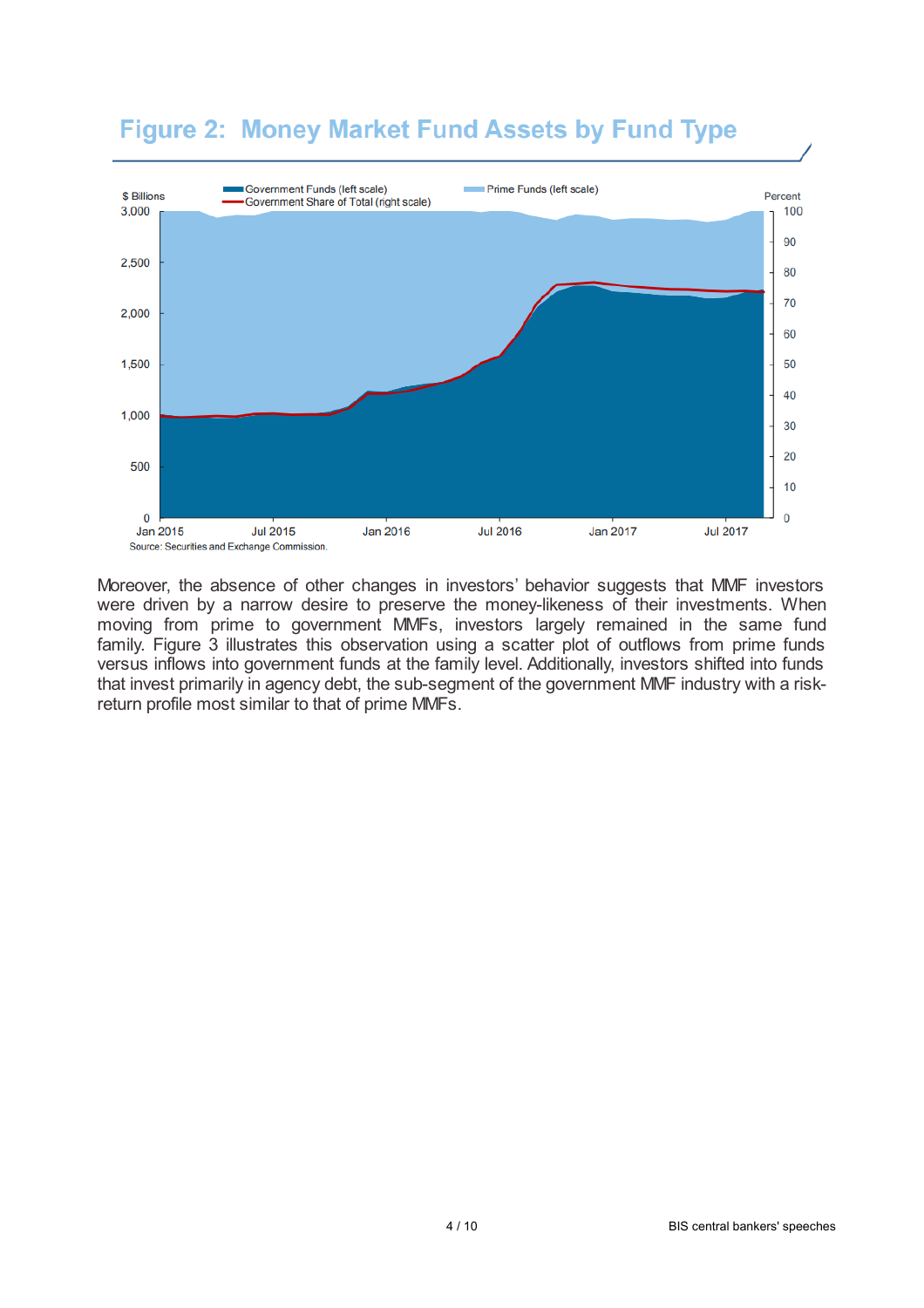### **Figure 3: Flows between Fund Types within Fund Families around MMF Reform Implementation**



<span id="page-4-0"></span>Note: Each dot represents outflows from prime funds versus changes (positive or negative) in government funds sponsored by the same fund family from November 2015 to October 2016 Source: Securities and Exchange Commission.

This response to MMF reform differs significantly from what happened in 2008. Although during the 2008 MMF run, investors also fled from prime to government MMFs, the characteristics of the run differed substantially: outflows were large but quickly reverted following the guarantee; they largely occurred across—and not within—fund families as investors became wary of particular counterparties; and investors moved to the safest sub-segment of the government MMF industry, that is, funds investing only in Treasuries and Treasury-backed repos.<sup>[19](#page-8-4)</sup> These contrasts further illustrate a difference between investors' demand for money-like assets in normal times, when regulation changes, and their demand for safety in non-normal times.

### **Public sector provision of money-like assets**

<span id="page-4-3"></span><span id="page-4-2"></span><span id="page-4-1"></span>There is a view that regulation and supervision alone are not sufficient to fully mitigate the financial stability risks associated with private maturity and liquidity transformation, and thus, the official sector should consider providing more money-like assets.<sup>[20](#page-8-5)</sup> The argument is that when the official sector increases its supply of money-like assets, it reduces the convenience yield on very short-term securities, thereby weakening the private sector's incentives to create short-term runnable securities. $\frac{21}{5}$  $\frac{21}{5}$  $\frac{21}{5}$  Some recent market pricing helps to illustrate this characteristic. As shown in Figure 4, an increased supply of bills issued by the U.S. Treasury in late 2017 was accompanied by a tightening of the spread between rates on 3-month T-bills and overnight indexed swaps (OIS)—a spread between two risk-free instruments that can be thought as reflecting the premium associated with bills' money-like characteristics in normal times  $\frac{22}{5}$  $\frac{22}{5}$  $\frac{22}{5}$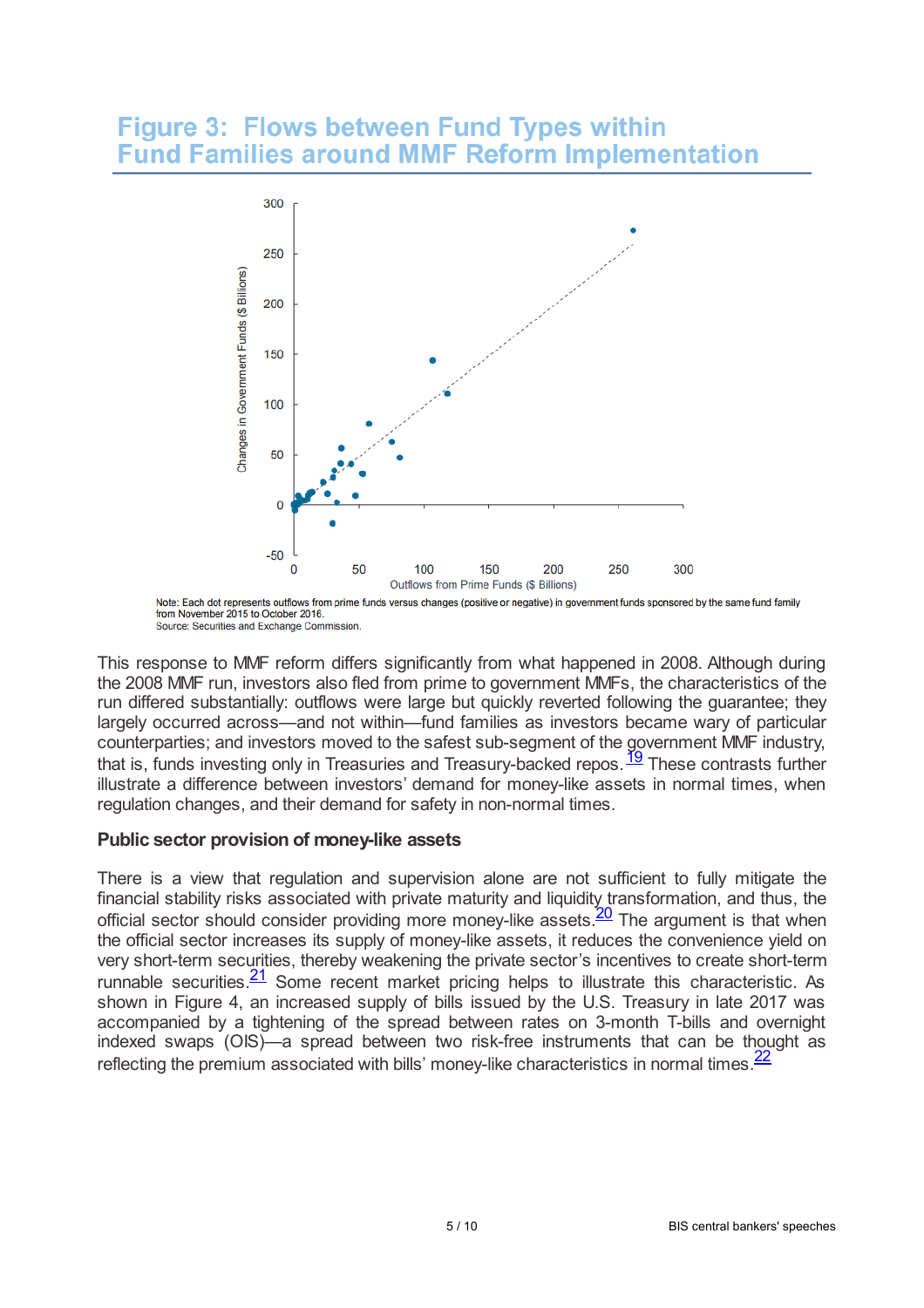## **Figure 4: Cumulative Bill Issuance and Bill/OIS Spread**



While this is an area worthy of further research, I personally am not compelled by the notion that the public sector can calibrate its supply of money-like assets at the short-end of the curve to exactly remove any remaining externalities from the private creation of money-like assets. In particular, for the last few years in the U.S., because of the various large-scale asset purchase programs, the provision of overnight money-like assets from the Federal Reserve has likely been in excess of investor demand; however, spreads between rates on money-like assets have remained, and in some cases become more variable and larger. This suggests that other forces are in play. One such force is the adjustment of the financial industry to the new regulatory landscape. It is important that the private sector make this adjustment to better align incentives. The role of the central bank's provision of money-like assets is to ease and support this adjustment, not substitute for it. This is especially true given that private-sector balance sheets are now less elastic in the short-run with respect to fluctuations in the demand and supply of money-like assets.

#### *Federal reserve provision of overnight money-like assets*

<span id="page-5-0"></span>Even without expressly pursuing a financial stability objective, a central bank's balance sheet can provide safe and money-like assets to a wide range of financial institutions in normal times. $\frac{23}{7}$  $\frac{23}{7}$  $\frac{23}{7}$  The October 2008 introduction of the Federal Reserve's ability to pay interest on reserve balances and the 2013 development of an overnight reverse repo (ON RRP) facility provided critical tools that allow the Federal Reserve to maintain control of overnight interest rates regardless of the size of its balance sheet. $\frac{24}{1}$  $\frac{24}{1}$  $\frac{24}{1}$  This ability is important because, before the crisis, the Federal Reserve could not increase the supply of its money-like liabilities in normal times without compromising monetary policy objectives.<sup>[25](#page-8-10)</sup>

<span id="page-5-3"></span><span id="page-5-2"></span><span id="page-5-1"></span>Figure 5 shows the size of selected liabilities of the Federal Reserve before the crisis, in December 2017, and market participants' estimates for average 2025 levels.  $\frac{26}{5}$  $\frac{26}{5}$  $\frac{26}{5}$  Before the crisis, the Federal Reserve's provision of money-like liabilities other than currency was negligible to ensure control of overnight rates in the operating system used at that time. Reserves were kept scarce in the banking system, and other liabilities—such as the Treasury's account at the Fed and overnight investments by foreign central banks—were kept very limited, with tight control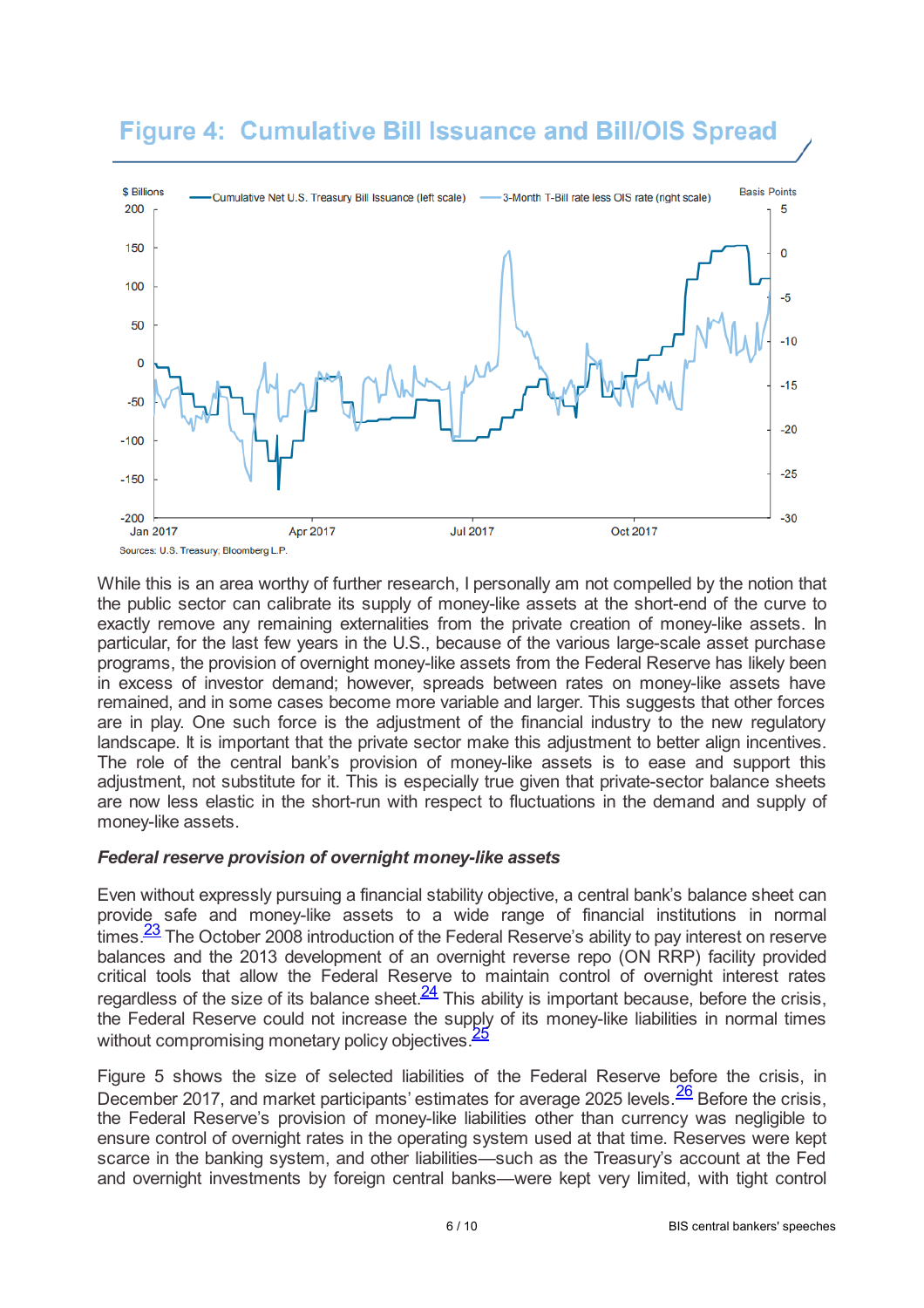around their daily variation. In the current operating system, Federal Reserve's non-currency overnight liabilities are substantial and allowed to vary considerably to accommodate supply and demand shocks in the private sector.<sup>[27](#page-9-0)</sup>

### <span id="page-6-0"></span>**Figure 5: Federal Reserve Liabilities**

| \$ Billions                                                                                                              |                            |                                    |                                             |                                     |                                |
|--------------------------------------------------------------------------------------------------------------------------|----------------------------|------------------------------------|---------------------------------------------|-------------------------------------|--------------------------------|
| <b>Date</b>                                                                                                              | Reserve<br><b>Balances</b> | Federal<br>Reserve<br><b>Notes</b> | <b>RRPs</b><br>(foreign official<br>sector) | <b>RRPs</b><br>(private)<br>sector) | Treasury<br>General<br>Account |
| <b>August 01, 2007</b>                                                                                                   | 17                         | 777                                | 32                                          | 0                                   | 5                              |
| <b>December 27, 2017</b>                                                                                                 | 2.176                      | 1,569                              | 239                                         | 148                                 | 186                            |
| Expected Average in 2025*                                                                                                | 600                        | 2.200                              | 200                                         | 100                                 | 300                            |
| *Based on median responses to the December 2017 Survey of Primary Dealers and Survey of Market Participants, conditional |                            |                                    |                                             |                                     |                                |

on not moving to the zero low er bound before the end of 2025.

<span id="page-6-1"></span>Sources: Federal Reserve Board; Federal Reserve Bank of New York.

Currently, reserves in the banking system are abundant, with possible benefits for the efficiency and safety of the wholesale payment system. $\frac{28}{2}$  $\frac{28}{2}$  $\frac{28}{2}$  The estimates for 2025 indicate an expectation that reserves will decline substantially, but still remain many orders of magnitude above their precrisis level. Market contacts focus on the demand for reserves produced by the LCR as an important driver of this change. Banks that satisfy their LCR requirements with large reserve balances free up other high-quality liquid assets for the rest of the private sector.

<span id="page-6-2"></span>Overnight reverse repos with foreign central banks—who seek safe and money-like dollar assets to maintain liquid dollar foreign currency reserves—have grown substantially in the last few years. Part of this increase was likely a reflection of latent demand that was relieved as restrictions on these investments were relaxed, $\frac{29}{2}$  $\frac{29}{2}$  $\frac{29}{2}$  but part of it also represents new regulations that make it more expensive for the private sector to hold large deposits that are callable at any time.

<span id="page-6-3"></span>A new category of liability is the ON RRP facility, which is available to nonbanks. $\frac{30}{5}$  $\frac{30}{5}$  $\frac{30}{5}$  In addition to supporting interest rate control, this facility helps the private sector adjust smoothly to various new regulations. For example, during the money fund reform period, as money flowed from prime to government funds, prime funds used the facility to become more liquid in advance of redemptions and government funds used it to temporarily absorb new investments.<sup>[31](#page-9-4)</sup>

<span id="page-6-4"></span>Finally, the Treasury General Account (TGA) has grown substantially in recent years as the U.S. Treasury has decided to hold a precautionary buffer of cash generally sufficient to cover five business days of outflows, subject to a minimum balance of \$150 billion. Given the daily variability of TGAbalances, this type of account would be also expensive for the private sector to offer under new regulations. Further, as the buffer has been funded mainly through increased bill issuance, it has increased the supply of money-like assets to the private sector.

### **Conclusion**

Central banks are uniquely able to produce money-like assets that are viewed as safe during non-normal times. In more normal times, regulation and supervision are the best tools to mitigate risks from the private creation of money-like assets, but there is a role for the central bank to use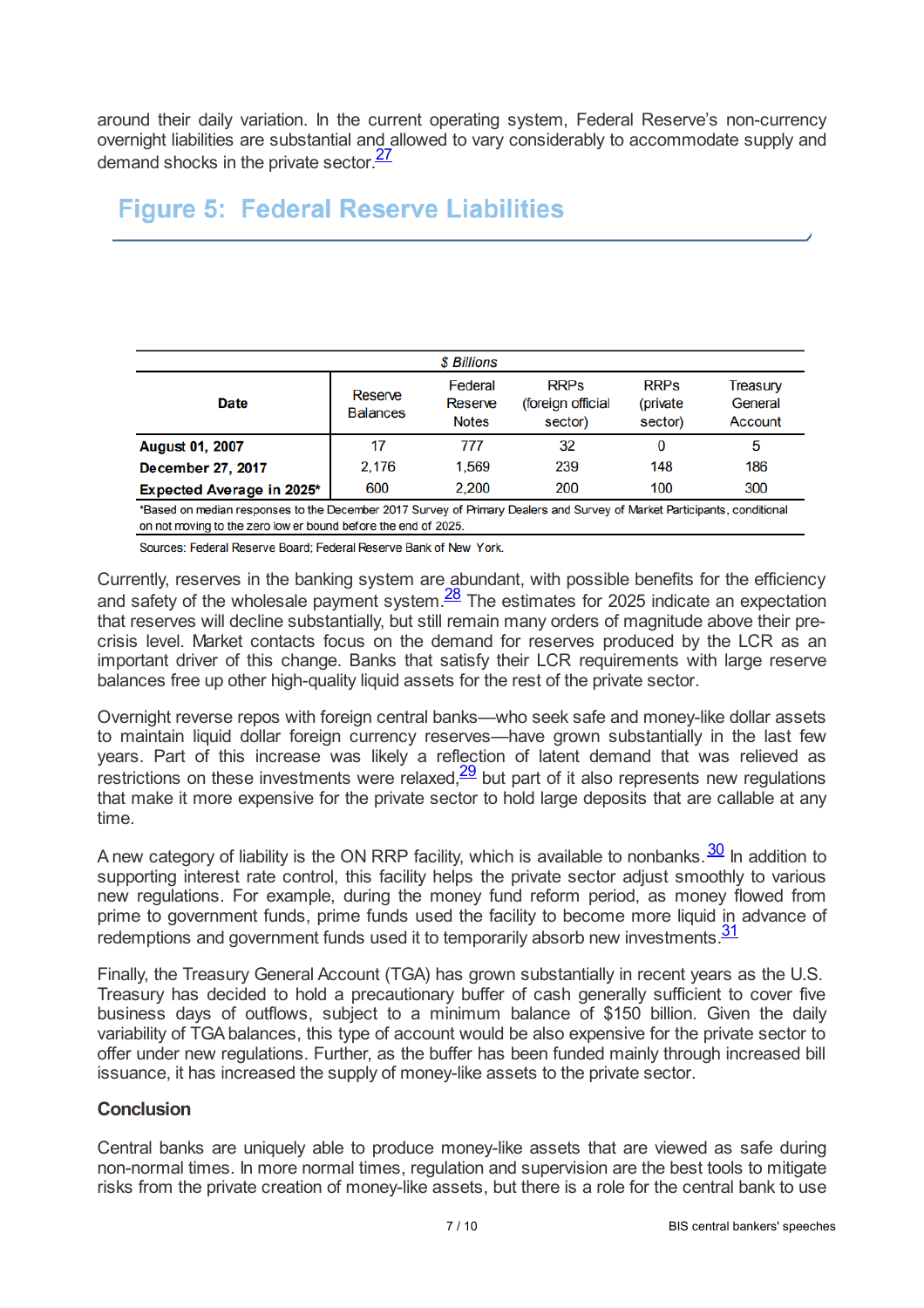its balance sheet to smooth fluctuations in the supply and demand for money-like assets.

- <span id="page-7-0"></span>I would like to thank Marco Cipriani, Gabriele La Spada, Deborah Leonard, and Antoine Martin for their assistance in preparing these remarks. [1](#page-0-0)
- <span id="page-7-1"></span>For instance, a long-term U.S. government bond can be a safe investment for a life insurance company (because the securitycarries no credit risk and matches the duration of the life insurance company's liabilities), but it is not money. [2](#page-0-1)
- <span id="page-7-2"></span>3 See, for instance, Thomas Eisenbach and Sebastian Infante, "What [Makes](libertystreeteconomics.newyorkfed.org/2017/11/what-makes-a-safe-asset-safe.html) a Safe Asset Safe?," Federal Reserve Bank of New York Liberty Street Economics (blog), November 27, 2017.
- <span id="page-7-3"></span>See Benjamin Lester, Andrew Postlewaite, and Randall Wright, "Information and Liquidity," *Journal of Money,* [4](#page-0-3) *Credit and Banking* 43 (s2), October 2011 and "Information, Liquidity, Asset Prices, and Monetary Policy," *Review of Economic Studies* 79 (3), 2012; and Bengt Holmstrom, "Understanding the Role of Debt in the Financial System," Bank for International Settlements Working Papers no. 479, January2015.
- <span id="page-7-4"></span>For the purpose of these remarks, I assume that, as is largely the case in developed economies, the monetary authority is able to keep prices stable; I therefore disregard the difference between nominal and real future payoffs. [5](#page-0-4)
- <span id="page-7-5"></span>Assets accepted as collateral are assigned a lendable value deemed appropriate by the central bank, taking into account a haircut that reflects an assessment of credit risk, historical volatility, and market liquidity. However, the assets (and associated risks) remain on the balance sheet of the borrower. [6](#page-0-5)
- <span id="page-7-6"></span> $\frac{7}{1}$  $\frac{7}{1}$  $\frac{7}{1}$  Previously, the Federal Reserve had sterilized its liquidity provision by running down its Treasury portfolio.
- <span id="page-7-7"></span>Some of the current conversation about a shortage of safe assets appears not to treat bank reserves or other central bank liabilities as safe assets. This view comes up particularly with regard to quantitative easing programs, where the claim is made that central bank purchases of sovereign debt reduce the supply of safe assets. This claim is incorrect because the growth of central bank liabilities that fund these purchases are safe assets [themselves.](www.newyorkfed.org/medialibrary/media/research/economists/potter/safefy_trap.pdf) I explore these points more deeply in my "Discussion of 'The Safety Trap' by Ricardo J. Caballero and Emmanuel Farhi," remarks at the Bank of Korea International Conference, June 2-3, 2014. [8](#page-1-1)
- <span id="page-7-8"></span>In some cases, it may be possible to design instruments with features that help to mitigate any such undesirable effects. For example, the Federal Reserve's overnight reverse repurchase agreement (ON RRP) facility has a cap on individual use of \$30 billion, and from September 22, 2014, through December 16, 2015, ON RRP operations were subject to an overall size limit of \$300 billion. These issues are discussed in Joshua Frost, Lorie Logan, Antoine Martin, Patrick McCabe, Fabio Natalucci, and Julie Remache, "Overnight RRP **Operations as a Monetary Policy Tool: Some Design Considerations**," Federal Reserve Bank of New York Staff *Reports*, no. 712, February2015.  $9$
- <span id="page-7-9"></span> $\frac{10}{10}$  $\frac{10}{10}$  $\frac{10}{10}$  Financial firms can also issue very short-term commercial paper or certificates of deposit, but these instruments can also create stability concerns.
- <span id="page-7-10"></span> $11$  Importantly, in considering the stability of a bank's deposits, the [LCR](www.bis.org/publ/bcbs238.pdf) distinguishes between operational and non-operational deposits. Banks must hold up to 25 percent of the value of operational deposits in high-quality liquid assets, in order to withstand a 30-day stress environment. The liquidity requirement for non-operational deposits is less favorable—up to 100 percent—making it more expensive for banks to hold such deposits.
- <span id="page-7-11"></span> $12$  12 The Federal Reserve has also increased its supervisory focus on the liquidity of large banks in particular with the Comprehensive Liquidity Analysis and Review.
- <span id="page-7-12"></span>13 See Marco Cipriani, Gabriele La Spada, and Philip Mulder, "<u>Investors' Appetite for [Money-Like](www.newyorkfed.org/research/staff_reports/sr816.html) Assets: The</u> Money Market Fund Industry after the 2014 Regulatory Reform," Federal Reserve Bank of New York *Staff Reports*, no. 816, June 2017.
- <span id="page-7-13"></span> $14$  MVFs are open-ended mutual funds that invest in money market instruments. Unlike other mutual funds, MVFs have traditionallyallowed their investors to redeem shares at a fixed net asset value (NAV) of \$1 per share under most circumstances. This characteristic makes MMFshares verysimilar to bank deposits (although theyare not insured). MMFs are regulated by the Investment Company Act of 1940, which restricts their holdings to shortterm, high-quality debt. The industry can be divided into two main segments: i) government MMFs invest in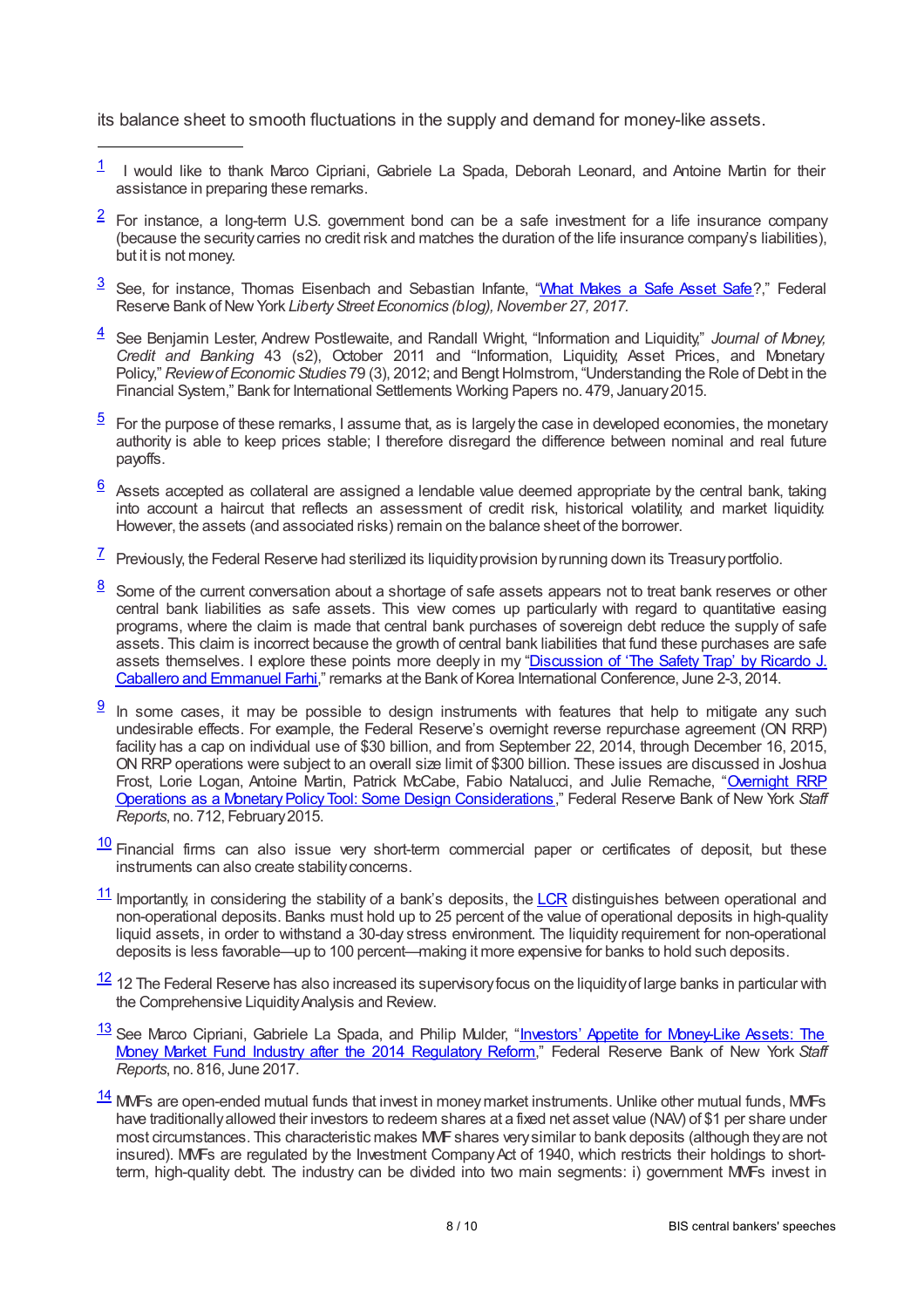Treasuries and agencydebt and can onlylend to the private sector through repos collateralized byTreasuries or agency debt; ii) prime MMFs can also invest in private unsecured debt. Tax-exempt funds represent an additional, smaller segment, which invest mainly in municipal and local authorities' debt. Tax-exempt funds are regulated in the same way as prime funds, and they have largely behaved similarly to prime funds following MMFreform. In these remarks, "prime" refers to both prime and tax-exempt funds.

- <span id="page-8-0"></span> $\frac{15}{2}$  $\frac{15}{2}$  $\frac{15}{2}$  In particular, when a fund's weekly liquidity falls below 30 percent, its board has the discretion to introduce a fee of up to 2 percent, to impose gates for a maximum of ten business days, or both; when a fund's weekly liquidity falls below 10 percent, its board is required to introduce a fee of 1 percent unless the board decides to introduce a fee that is higher (up to 2 percent) or lower, or no fee at all, whichever is in the fund's best interest. Gating is always discretionary.
- <span id="page-8-1"></span> $\frac{16}{16}$  $\frac{16}{16}$  $\frac{16}{16}$  MMF reform did not make prime MMFs less safe by standard definitions; indeed, by requiring prime MMFs to adopt a system of gates and fees and a floating NAV, the SEC's intention was to make them safer.
- <span id="page-8-2"></span> $\frac{17}{17}$  $\frac{17}{17}$  $\frac{17}{17}$  Indeed, both regulatory changes increase the information sensitivity of investments in prime MMFs by increasing the set of states of the world that are material to the payoff (and therefore, on which agents can have asymmetric information).
- <span id="page-8-3"></span> $\frac{18}{18}$  $\frac{18}{18}$  $\frac{18}{18}$  This shift appears to be persistent; consistent with the fact that the regulation has altered the money-like characteristics of prime funds, outflows from prime to government funds have not reverted.
- <span id="page-8-4"></span>[19](#page-4-0) Similar behavior was observed during the 2011 "slow-motion run" on prime MVFs that occurred during the European debt crisis, when investors reacted to the increased risk associated with MMFs' exposure to European banks. See SergeyChernenko and Adi Sunderam, "Frictions in Shadow Banking: Evidence from the Lending Behavior of MoneyMarket Mutual Funds," *Reviewof Financial Studies* 27, no. 6, June 2014.
- <span id="page-8-5"></span>[20](#page-4-1) Robin Greenwood, Samuel G. Hanson, and Jeremy C. Stein make this argument in "AComparative Advantage Approach to Government Debt Maturity," *Journal of Finance* 70, no. 4, July 2015 and in "The Federal Reserve's Balance Sheet as a Financial-Stability Tool," Federal Reserve Bank of Kansas City *Jackson Hole Economic Symposium Conference Proceedings*, August 2016. They additionally argue that the central bank is better positioned than the Treasury to provide such assets because the central bank does not face auction and rollover risks and because it can better adjust the supplyof money-like assets to high-frequencyshocks. This is related to but distinct from my discussion here on the provision of overnight liabilities since I focus on the composition of the central bank's balance sheet shifting in response to supply and demand shocks in the private sector.
- <span id="page-8-6"></span> $\frac{21}{2}$  $\frac{21}{2}$  $\frac{21}{2}$  For example, Arvind Krishnamurthy and Annette Vissing-Jorgensen have documented a significant convenience yield for Treasury bills, stemming from their liquidity, and related its size to the supply of Treasuries. See "The Aggregate Demand for TreasuryDebt," *Journal of Political Economy* 120, no. 2, April 2012.
- <span id="page-8-7"></span> $\frac{22}{2}$  $\frac{22}{2}$  $\frac{22}{2}$  The shrinking of the spread around July 2017 is related to concerns in the bill markets about the impending debt limit. Again, this is an example of a change in the perceived money-like characteristics of a particular asset (in this case, Treasurysecurities maturing in the so-called "red zone") changing the asset's price.
- <span id="page-8-8"></span>23 The minutes to the [November](www.federalreserve.gov/monetarypolicy/files/fomcminutes20161102.pdf) 2016 FOMC meeting report on a Committee discussion about its long-run operating framework.At that meeting most participants did not indicate support for using the balance sheet as an active tool for financial stability purposes, although a few expressed support for undertaking further study of this possibility.
- <span id="page-8-9"></span> $\frac{24}{2}$  $\frac{24}{2}$  $\frac{24}{2}$  More details on the current operating system can be found in the New York Fed's annual reports on domestic open market operations for [2015](www.newyorkfed.org/medialibrary/media/markets/omo/omo2015-pdf.pdf) and [2016](www.newyorkfed.org/medialibrary/media/markets/omo/omo2016-pdf.pdf).
- <span id="page-8-10"></span> $\frac{25}{5}$  $\frac{25}{5}$  $\frac{25}{5}$  Since, prior to the crisis, the Federal Reserve did not remunerate reserves, it needed to maintain tight control on the supply of reserves and other liabilities to achieve its interest rate target. For a discussion of the benefits of separating interest control from the supply of money-like assets, see Todd Keister, Antoine Martin, and James McAndrews, ["Divorcing](www.newyorkfed.org/medialibrary/media/research/epr/08v14n2/0809keis.pdf) Money from Monetary Policy," Federal Reserve Bank of New York *Economic Policy Review*14, no. 1, September 2008.
- <span id="page-8-11"></span>26 [Primary](www.newyorkfed.org/medialibrary/media/markets/survey/2017/dec-2017-spd-results.pdf) dealers and market [participants](www.newyorkfed.org/medialibrary/media/markets/survey/2017/dec-2017-smp-results.pdf) were asked to estimate the average level of the Federal Reserve's liabilities in 2025 under the assumption of no return to the zero lower bound between now and then. This condition captures expectations for the demand for these liabilities in normal times.